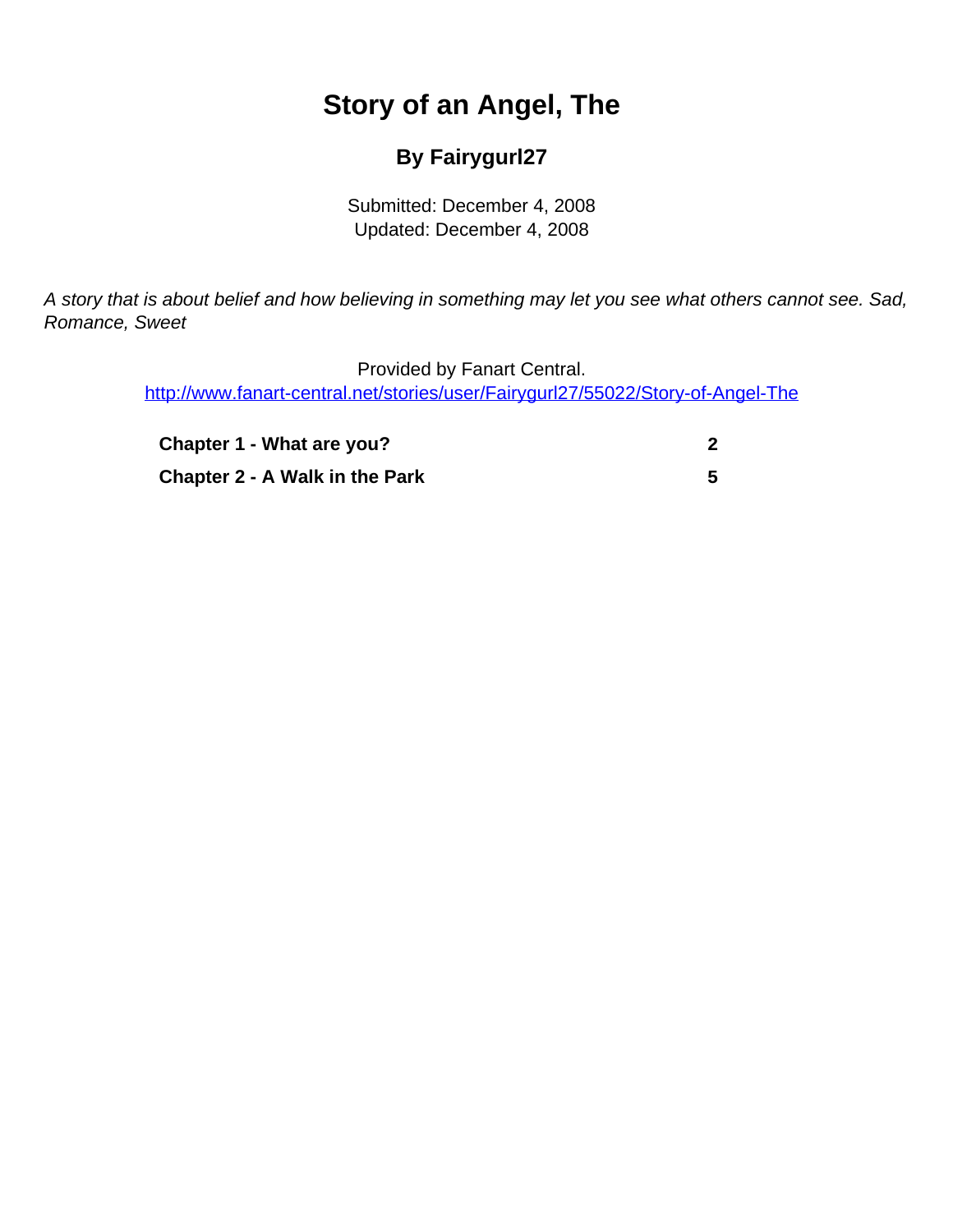## **1 - What are you?**

<span id="page-1-0"></span>The Story of an Angel By Amanda Giannetti

Once upon a time there was a girl who came down from the heavens above. With hair like gold satin, lips like red roses and eyes of a shallow, pure blue. She had on a pale blue dress made with the finest velvet satin. Cuffs that drooped from her wrists, hung down and swayed in the wind's grasp. She came down from the heavens one day, to return to the village that was once her home. And still is. The young girl smiled as she descended onto a bustling street, full of children and parents. She waved to people as she landed. Though no one even gave her a passing glance, the girl didn't seem to mind. Turning her head to a commotion behind her, she saw a group of young people talking amongst themselves. She smiled, and walked over to the group, listening to their conversation with acute hearing.

" Did you hear the news?"

" I did, but I didn't find it very interesting."

" That's you, I can't wait for the new amusement park to open!"

" Oh whoop-dido another kiddy place."

The group of kids went on about the amusement park, even as the girl drew closer. The girl drew breath in, and let out a shy "Hello" in a soft but sweet tone.

"Hey did you hear that?"

"Hear what?"

"It sounded like a bell but only faint."

"You must be hearing things, because I didn't hear a thing."

The girl stood puzzled, wondering why they didn't seem to hear, or notice her, standing right beside them. She shrugged and stepped away from the group as they continued to talk amongst themselves. Just then a boy was shoved and fell, falling directly through the girl and landing on the ground where her shoeless feet stood. The girl stood in shock even as the boy rose to his feet and started walking, as if nothing had happened.

She finally understood why no one noticed her, or heard her words. " No one knows I am here. To them I am nothing but thin air, and a helpless whisper in the wind." Tears were forming in her eyes as she realized why no one took notice of her.

Barely able to take the pain any longer, she started running in some unknown direction, letting her feet take her far from the busy streets. As she ran her feet barely touched the ground, as her wings helped her to fly.

The girl soon stopped short, her feet firmly on the ground. She was standing on a path that led into an orchard; the fragrant scents calmed her some. The orchard held a wide range of fruits like deep red apples to pale green pairs, to the ripest cherries to the softest peaches. The girl stood amazed at how many trees grew in a single place, and somehow, it reminded her of home.

She then looks down to the path she was on. Her feet began moving without command as she walked deeper into the rich orchard, staying on the smooth path that had a neat inlay of small tiles.

She soon came to a bench that rested between two rose bushes. Two cherry trees, still in blossom, stood next to each other just behind the bench.

Gentle leaves swayed in as a light wind rustled the petals, making some lose their grip and flow freely down onto the path, where petals have already collected in bunches around the bench legs.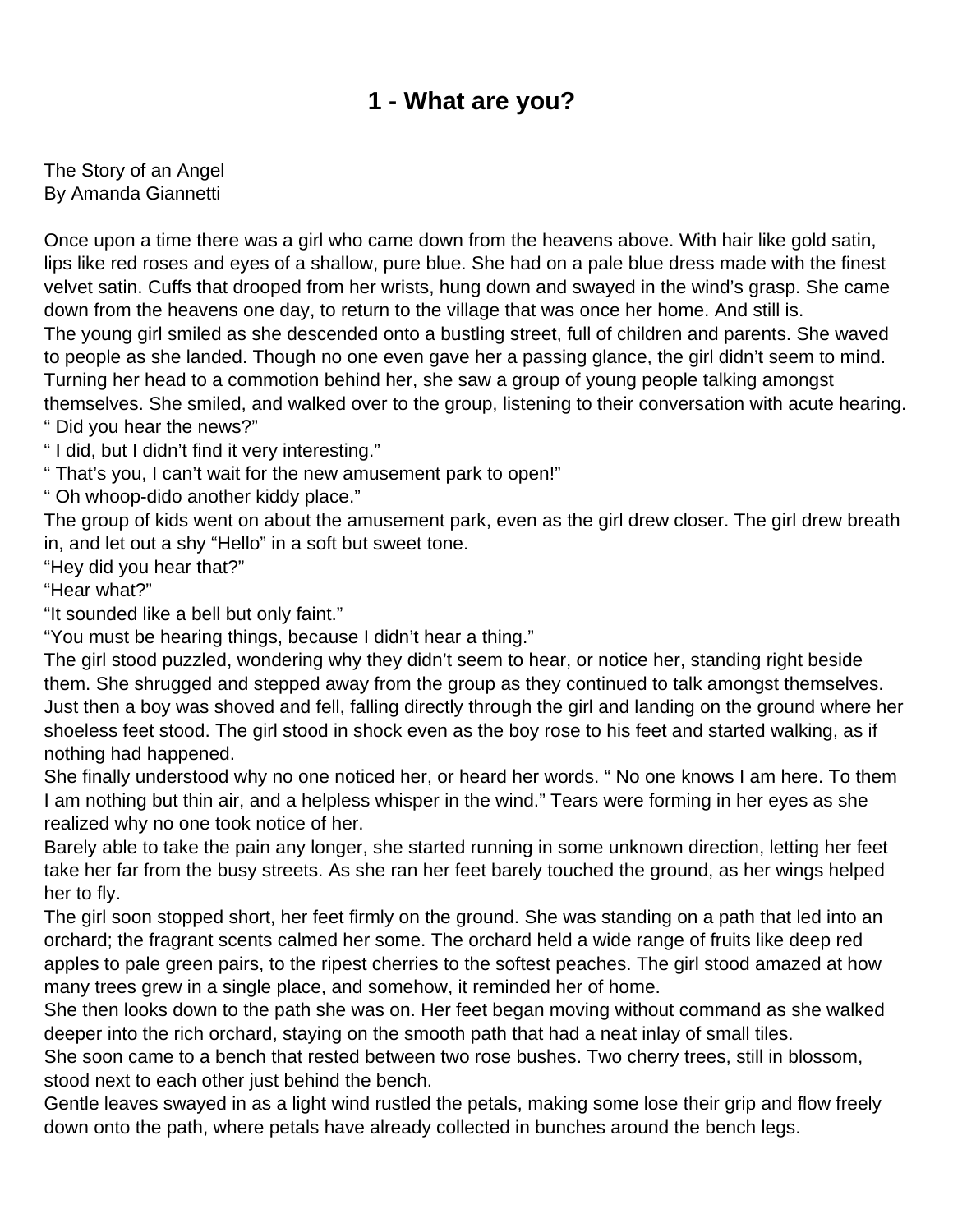The girl saw this as an invitation to come and sit, and to let the orchard sooth her troubles. She did just that, taking a seat on the bench.

Although she was relaxed she couldn't shake off the event that had happened in the village just moments ago. The girl brought her hands to her face, covering it up as she spilled more tears that ran down her soft cheeks.

"Uhm, hello."

The girl lifted her head, her tear stained face met a boy's face. Who stood just a length from the bench. She looked around, wondering if the boy was talking to her. She saw no one else so she turned her head back to the boy, staring at him for a moment.

The boy looked to be about her age, maybe a year older. His hair was a light brown and came down past his shoulders a little, tucked gently in a loose ponytail. His eyes blue like hers but deeper, with a soft touch of green just around the center. His face had a soft gentle look, almost angelic. He had on a cream top that was neatly buttoned all the way down, and wore black pants.

The boy's face flushed as the girl continued to stare. He shuffled his feet nervously, while running a hand through his hair, and then lets it fall into place. He had to look away as his face reddened more from embarrassment.

The girl gazed at the boy for a few moments longer. Then she turned her gaze to the gap where sky could be seen. The sun had started to go down as evening came, but that didn't stop the sun's rays from turning the leaves golden and the face of the girl, pale and gentle.

She closed her eyes for a moment; soaking up the warmth the sun gave her. Forgetting about the boy's presence, and all other troubles, pretending that it was all a bad dream. Until she heard his voice again. "I'm sorry to disturb you, but may I sit here?" The boy asked in a polite manner.

She looked at him again, noticing how his voice also seemed angelic, a soft sweet mild voice. She nodded her head and slid to the left of the bench, pulling her knees up and tucking in her chin.

Out of the corner of her eye she saw that the boy was still looking at her, and with such a gentle look as well. She listened as he cleared his throat. She turned her head to him, lifting her head up from her knees, wondering if he was trying to get her attention.

"I'm sorry to be a burden, but what happened that made you cry so much?" His tone was soft and sweet.

The girl had forgotten that her face was tear stained. She did her best to wipe it away with her left sleeve. Looking at the boy again she shook her head, not wanting to speak for fear that more tears would come.

" Don't want to talk about it? Well that's fine with me, I don't need to hear what happened. But I can tell it really bothered you." He tried to smile, but it was so small and barely a grin.

Not wanting to be impolite, she did her best to force a smile but it faded just as quick.

"This place is beautiful isn't it? I come here all the time when I want to get away from things. But it really surprised me to see you here." He said as he looked from the girl to the sky.

She nodded, his small talk started to relax her, feeling more comfortable with him near her. She held up her hands, looking at the smooth fine lines of her palms. Turning her hand over she admired her smooth skin, a soft, pale complexion with a peachy tint that made her appear innocent and sweet. A thought rose in her mind as her thoughts bring attention to the boy again.

"How are you seeing me?" She spoke in a tight soft voice, half expecting him not to be able to understand her like the rest of the people she tried to talk to.

"What do you mean?" The boy asked, truly puzzled and for a second her thought maybe that this girl was only an illusion, a trick his mind was playing on him. Yet, she appeared real enough, "You look to real to be a figment of my imagination."

The girl looked slightly surprised, but then smiled slightly at his comment. Her smile faded, "Apparently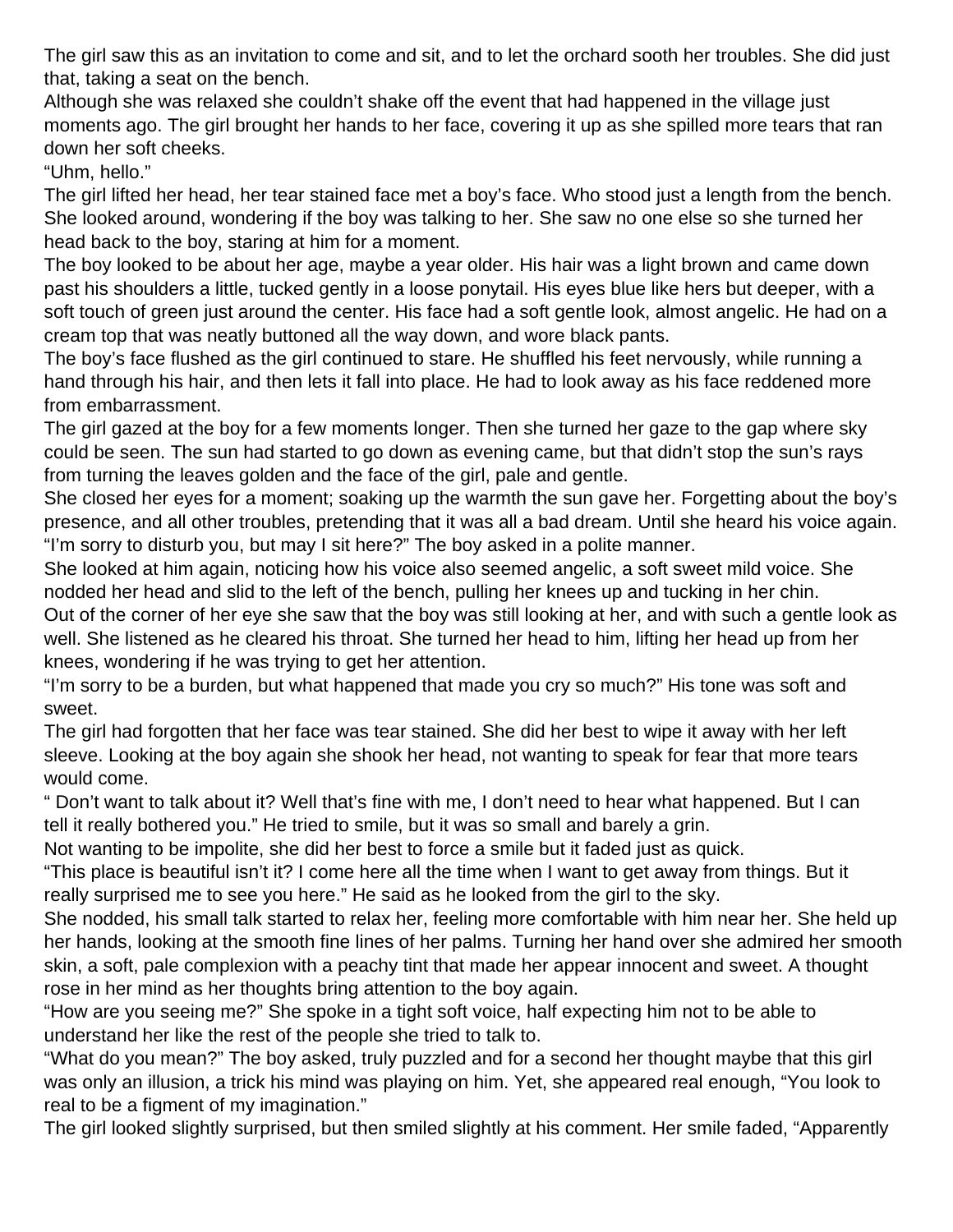no one else can see me, and when I tried to talk to them they just say they are hearing bells." Her eyes welled up as she recalled what happened back in town, a small tear trickled down her face.

"Well, your voice does have a very pretty sound, soft and sweet just like bells." He smiled in attempt to make her smile again. When she didn't look up his smile faded, he goes to move his hand to touch hers but as he does, his hand goes through hers. Astonished, he pulls his hand away.

Looking at him, and seeing him have fear in her eyes made her feel even worse. "Why did I come down here?" She mumbled quietly to herself as more tears fell from her eyes. She rose to her feet and was about to leave but the boy made a sudden noise of protest.

"No, don't leave, and what do you mean 'come down here'? Where are you from?" He looked at her in confusion as he tried to understand. Slowly he asked, "What are you?" He knew the question sounded awkward but it needed to be asked.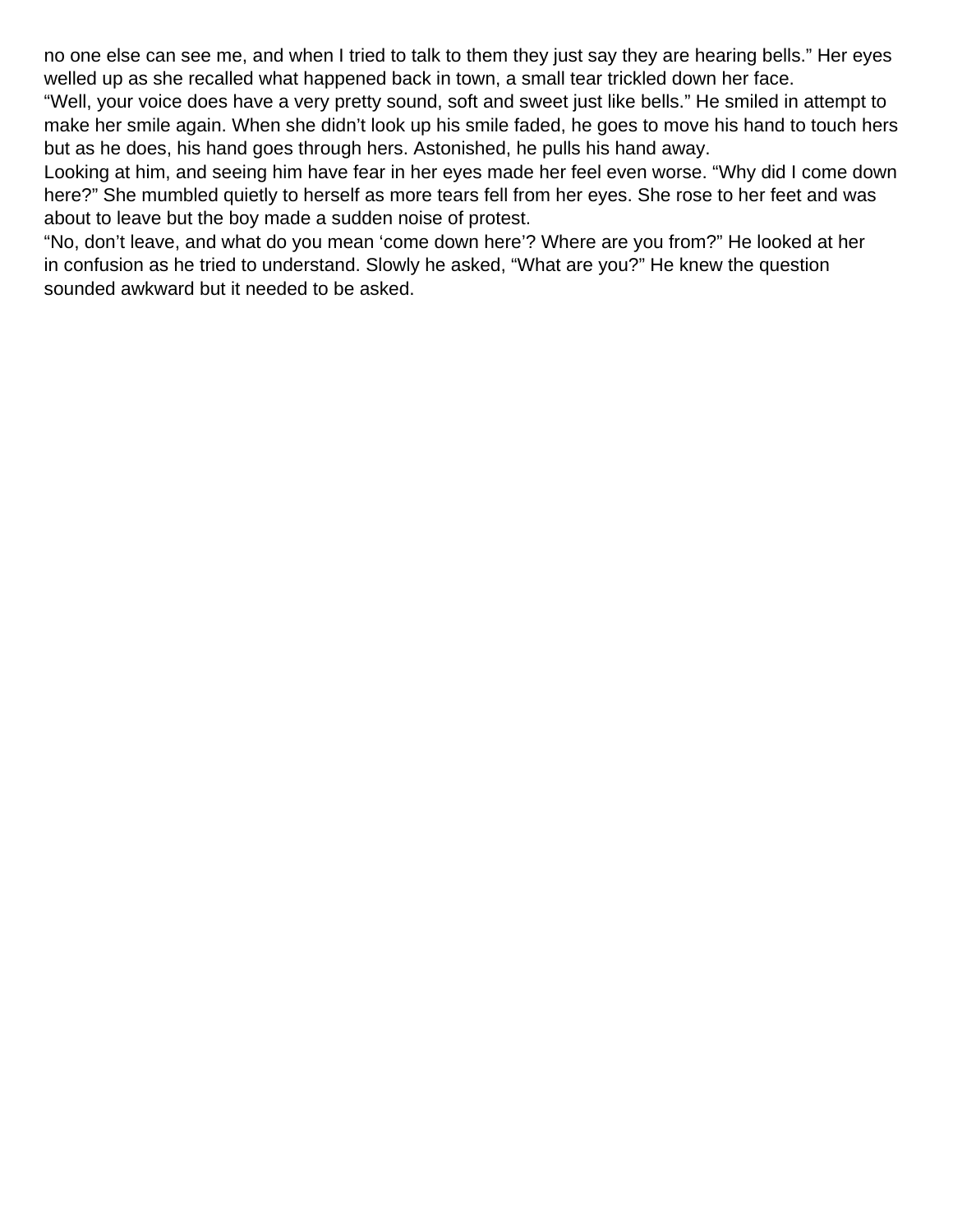## **2 - A Walk in the Park**

<span id="page-4-0"></span>Staring at him for a moment the girl wondered if it would be okay to tell him. With a heavy sigh she sits down and stares directly in front of her, starring at an old tree with some of its leaves bare. "I come from up there." She points to the sky.

At first the boy didn't understand, but then his eyes lit up as he pieced it all together, "You're an angel?" He said in amazement. He didn't know if she was telling the truth, but nothing else seemed to explain her.

The girl nodded solemnly, with an expression that showed that she wasn't joking. "Yes, I am an angel." She looked sad as she confirmed his remark. Looking at him, she saw a look of hope and belief.

He turns away for a moment, and then going back to her first question, "Maybe that's why I can see you, because I believe in angels." He spoke softly, as if almost to himself.

She smiled for second, finding this a bit comforting, but then faded as she asked, "Did you ever believe that you could touch an angel?" Sliding her hand along the wood of the bench they were sitting on. She felt the texture of the wood, it's surface smooth save for some jagged spots.

"No, I didn't, let alone that I didn't believe I would see one either, but I do believe in angels." He looked at her hoping that his disbelief didn't make her vanish, but no she was still there, her hands rubbing the wood of the bench and her eyes downcast, not meeting his eyes.

The girl stared deeply for a moment as she thought what she might do next, she really wanted to stay here and see all the new things. Maybe she could stay with the boy and he could keep her company. A smile grew on her face as she thought more and more about it. She looked up from the bench, a new hope in her eyes, making the boy curious and wonder what the girl was thinking.

"Can I stay with you?" She blurted out, a sudden doubt that he would deny her stay. She held her breath and crossed her fingers behind her back.

Taken aback by her question only slight, he wondered how he had not seen that coming. He thought about it thoroughly, thinking where she would stay in his house, if she should stay in his house. He also thought about if she were to follow him around how others would think of him if it seemed like he was talking to himself. On the other hand he didn't want her to leave, and that maybe he could learn some things about heaven. It was more so just because he has never seen an angel and would like her to stay a while at least to get to know her.

Finally as he sorted his thoughts he said, "I don't see why not." The shine in her eyes made him smile a bit, "but there are some things I need to lay down." He said gently but enough to make her listen. "First I don't mind you following me around, but you can only talk to me when no one else is around or in range, no offense but I don't want people think I talk to myself since no one else can see you." He paused to collect his thoughts, and then he continued. "Second I need to know who you are." He added, smiling gently.

Her eyes widened, "Oh I forgot about the formal greetings, my name is Amelia." She smiled then asked, "What is yours?"

He nodded then said, "My name is Rodney, Rodney Simons." He went to reach to shake her hand but forgot he couldn't touch her and quickly drew back, "I'm sorry…"

She sighs lightly, "It's fine, that'll just be something that I'll have to get used to." Amelia sighed again. She watches as Rodney gets off the bench and towered over her slightly, his ponytail swayed as he rose. He had such graceful movement that made him seem he was light. Looking him over again, his face smooth as the soft rays of the sun gently touch his face. In the sun the boy looked quite handsome,